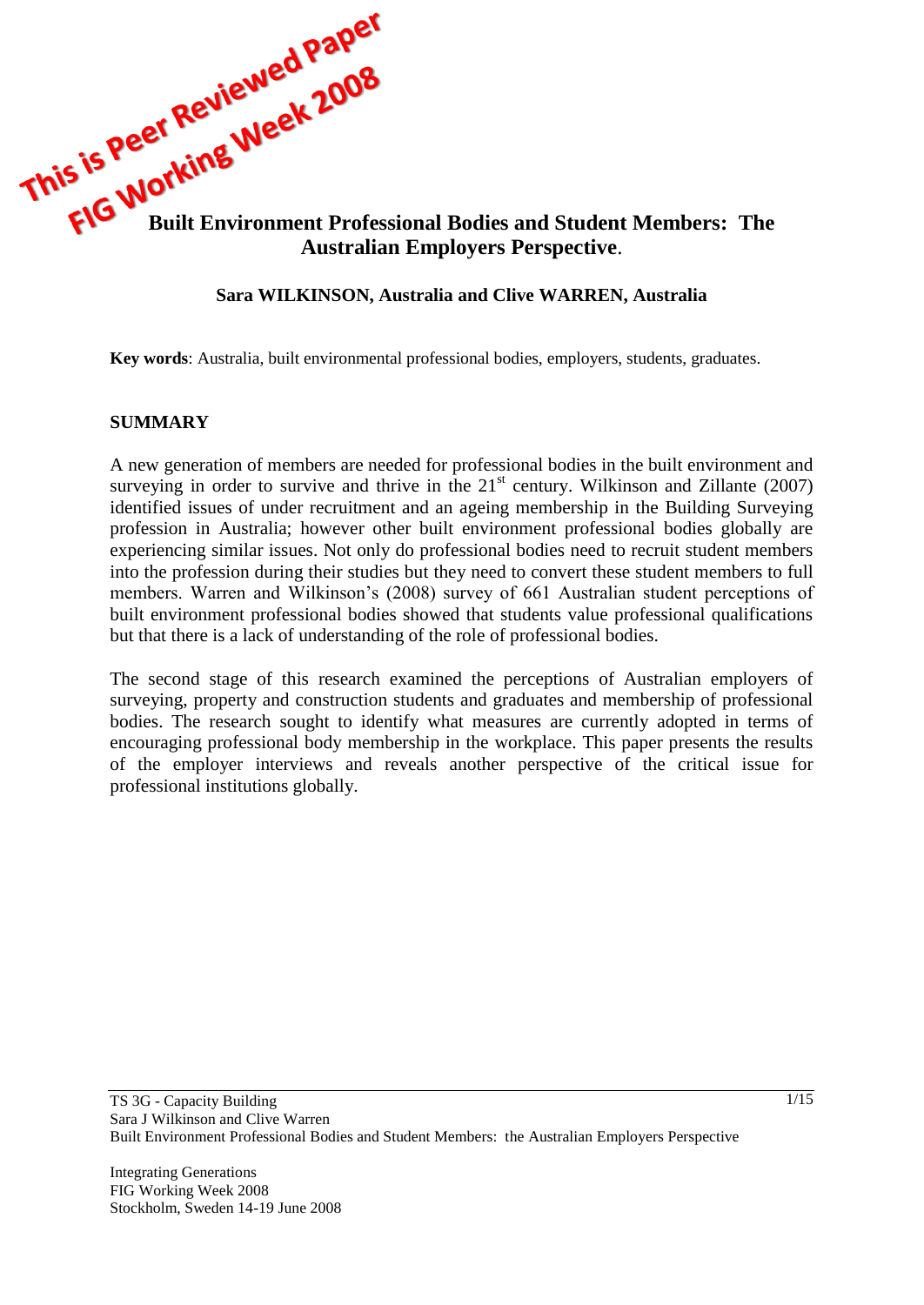# **Built Environment Professional Bodies and Student Members: The Australian Employers Perspective**.

# **Sara WILKINSON, Australia and Clive WARREN, Australia**

# **INTRODUCTION**

All professional bodies seek to recruit and retain the 'best and brightest' in order to secure future success and continued status amongst their peers (Fedoryshyn and Hintz, 2000). For example, within the built environment professional bodies, the mission statement of the Royal Institution of Chartered Surveyors is to 'establish RICS as the most respected and highest profile global organisation for professionals involved in land, property and construction' (RICS, 2004). This paper seeks to illustrate some of the current issues facing built environment professional bodies within Australia from the employers' perspective.

In Australia there is evidence that some built environment professional bodies are facing difficulties in attracting new entrants (Zillante, 2007). Is this a result of lower numbers of students enrolling into built environment courses? Or it is because graduates are failing to become full members of the professional bodies? Figure 1 below shows the overall total numbers of students enrolled in tertiary education courses in Australia in 1996, 2001 and 2006. This graph illustrates the trends in tertiary education. It is apparent that students enrolled on built environment courses, for example, construction, property, architecture, planning could fall into a number of categories. Most would be counted in the architecture and building category, but some may also appear in figures for Management & Commerce or even Engineering and related technologies, therefore we must treat these statistics with some degree of caution.

Shows that Architecture and Building is a consistently small group,1.9% of all students, (along with Agriculture, Environmental and Related Studies, 1.5% of all students) within all the fields of study, though an increase in Architecture and Building student numbers is apparent. The highest growth is in the Management and Commerce category. All fields of study show increases but the smallest are Architecture and Building and Agriculture, Environmental and Related Studies.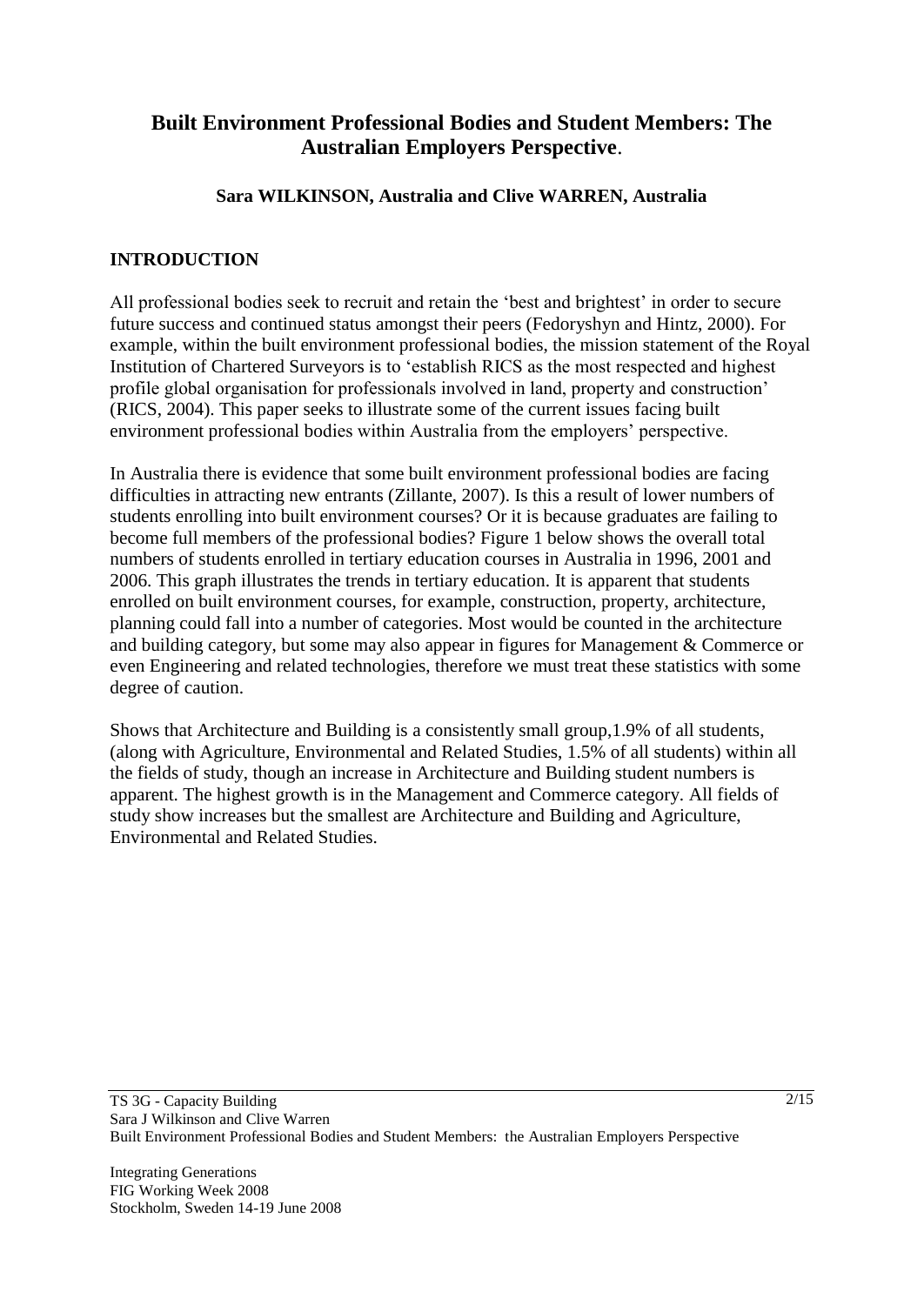

**Figure 1** Total numbers of students enrolled on HE courses in Australia 1996, 2001 & 2006



 $\mathcal{F}_{\mathcal{F}}$ [Figure](#page-2-0) 2 illustrates the difference in trends for two fields of study namely; Architecture & When we look more closely at the graduate completions data, Building and Management & Commerce courses in Australia from 1996 to 2006. Student numbers have gone from 31,078 in 1996 to 74,163 in 2006 for Management & Commerce and from 2,906 to 4,643 for Architecture & Building in the same period. Clearly students are not choosing built environment courses as much as other options. Whilst Architecture & Building records an increase of 59% in the decade, Management and Commerce increases its total student numbers by 138%.

<span id="page-2-0"></span>**Figure 2** – students enrolled in Architecture & Building and Management & Commerce courses in Australia from 1996 to 2006 (Source: adapted from DEST 2006)



Along with many other developed nations Australia has greatly expanded access to tertiary education over the last decade. The recent OECD (2006) report shows this global upward trend in tertiary education as shown in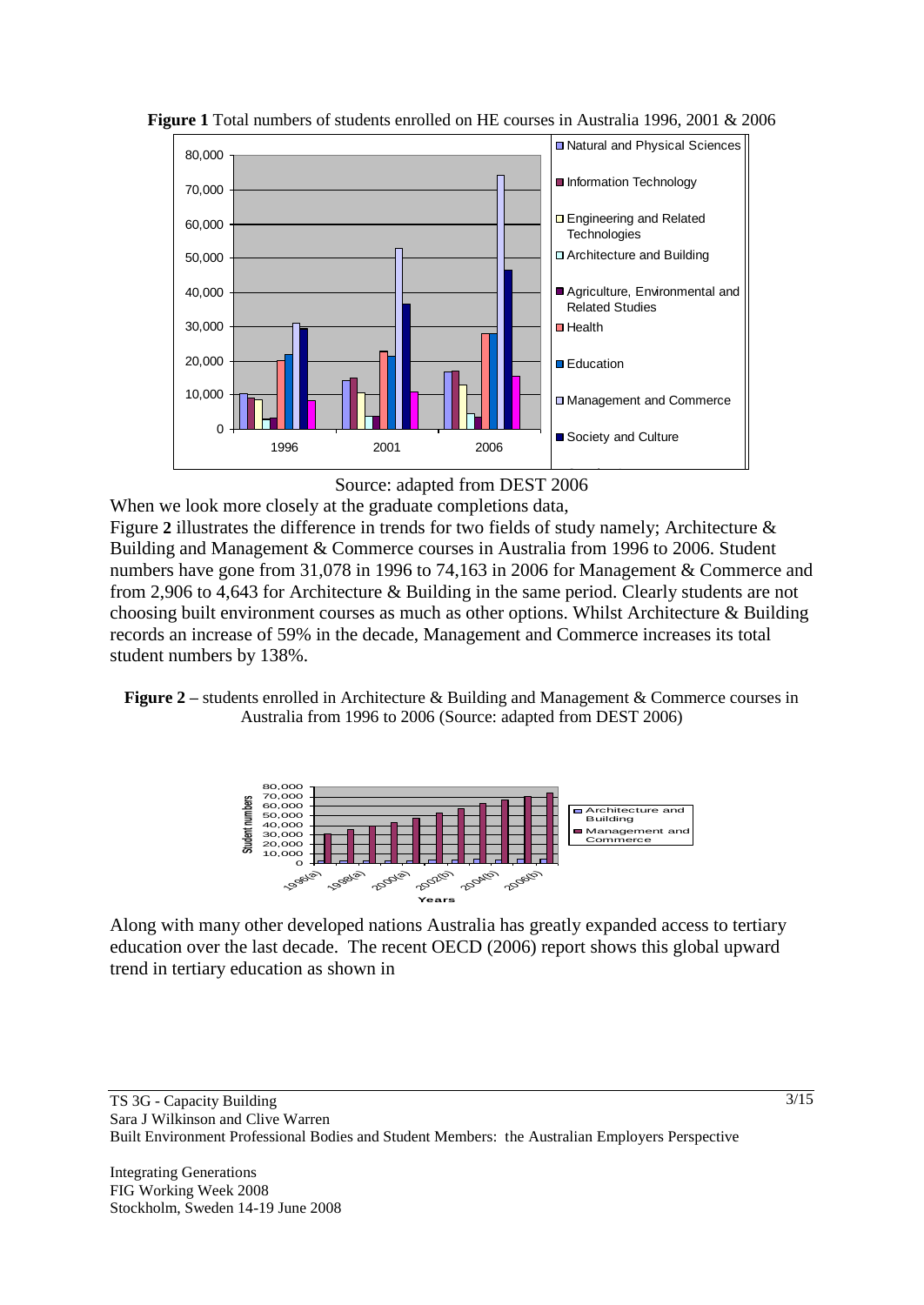#### **Figure 3** Entry rates into tertiary education 2000 & 2004

 $\Box$  2000  $2004$ 

In Australia, Finland, Hungary, Iceland, New Zealand, Norway, Poland and Sweden, as well as the partner country the Russian Federation, more than 60% of young people entered tertiary-type A programmes in 2004. Entry rates in tertiary type A increased by more than 10 percentage points between 2000 and 2004 in Australia, the Czech Republic, Denmark, Iceland, Ireland, Italy, the Slovak Republic and Sweden.



This increase in tertiary education has been partly achieved by increasing the numbers of home students studying at tertiary level and also be expanding the numbers of international or overseas students studying in Australia. So whilst total student numbers have increased for Architecture and Building studies between 1996 and 2006 the totals haven't kept up with increases in other fields of study and this is a concern for the built environment professions, especially when set against the context of high levels of construction and property activity in the economy during this period – in short we are facing a skills shortage across the built environment which employers are all to aware of (Property Australia, 2007). Furthermore the most current figures for year one tertiary students in Victoria for January 2008 show a 9.8% decline in student numbers enrolled in architecture and building courses (The Age, 2008). Not only are student numbers declining but in some states the enrty standards are declining, in Queensland for example school lever, Overall Position (OP) cut off scores have declined from a high of OP5 in 2006 to OP12 in 2008 and with some institutions offering property and construction courses with a cut off of OP18 (QTAC 2008)

Given the increased total numbers of students and the concerns over decreasing member numbers and the increasing age profile within the built environment professionals bodies (Zillante, 2007)(Elliot & Warren 2005), it appears that graduates of built environment courses are failing to become full members of the professional bodies. This begs the question: why are students failing to join built environment professional bodies on graduation? And or why are student members of built professional bodies failing to convert to full membership status? This research sought to ascertain the employers' perspectives on the current situation regarding graduates and built environment professional body membership. This is the second stage of a research project examining the issue, the first stage surveyed 661 students in New South Wales, Queensland and Victoria enrolled in built environment courses and ascertained their views and perceptions with regards to profession bodies and membership. Readers are referred to Warren & Wilkinson (2008) for the results of this stage of the study.

TS 3G - Capacity Building Sara J Wilkinson and Clive Warren Built Environment Professional Bodies and Student Members: the Australian Employers Perspective

Integrating Generations FIG Working Week 2008 Stockholm, Sweden 14-19 June 2008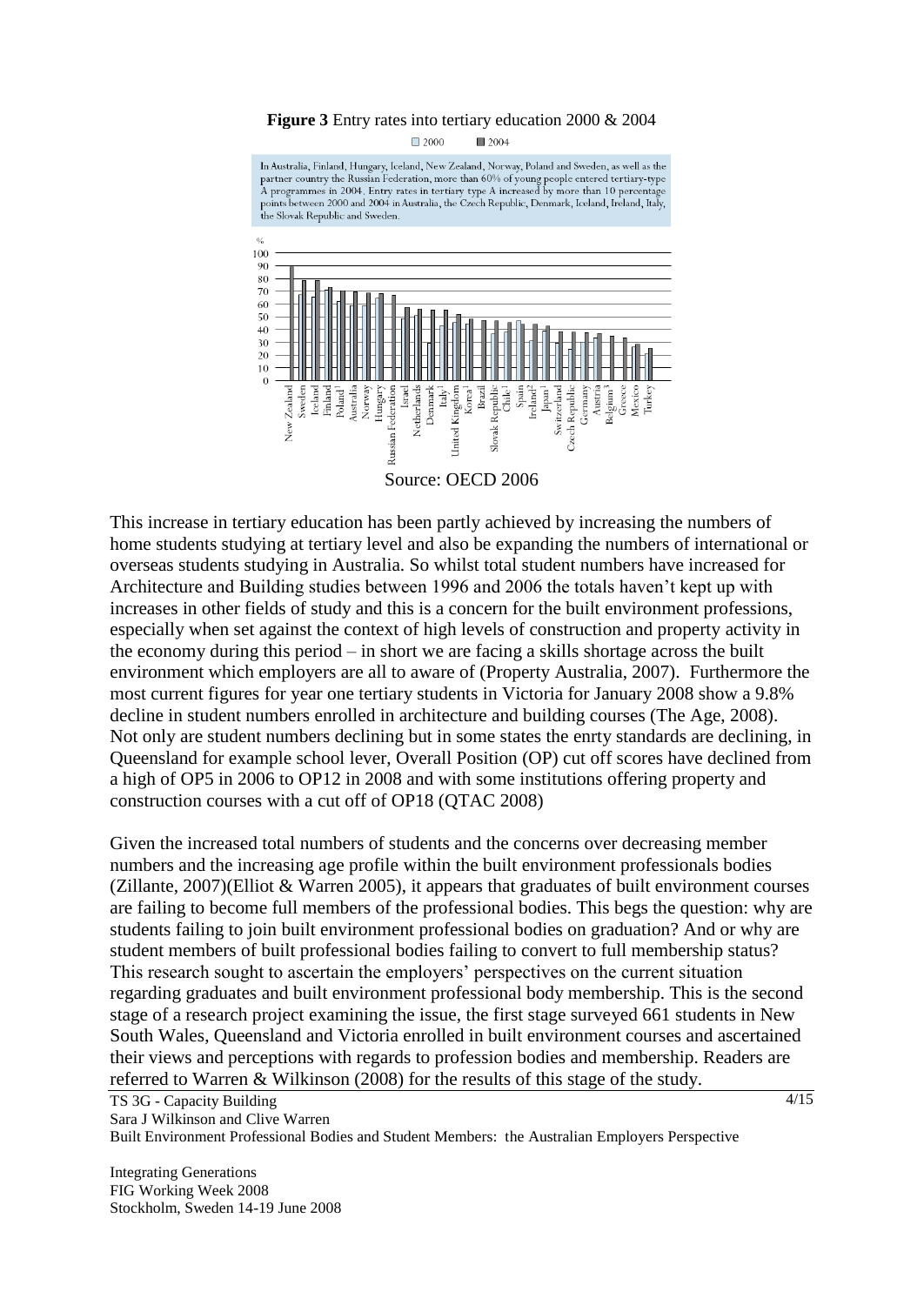# **RESEARCH AIMS AND OBJECTIVES**

This research sought to;

- a) Ascertain the views and opinions of built environment employers about the attributes of graduate and early career employees in the sector
- b) Ascertain the views and opinions of built environment employers about the attitudes of graduate and early career employees towards the built environment professions

# **RESEARCH METHODOLOGY**

A questionnaire survey was compiled by the Universities of Melbourne and Queensland in 2007. Adopting best practice principles in survey design as noted by Moser and Kalton, (1972) the questionnaire was piloted, then amended, prior to data collection which occurred between September and November 2007.

The survey was distributed to a target group of employers within Brisbane, Sydney and Melbourne. The employer group was selected from known contacts rather than based on a random selection. Selection was based on a research design which sought to gain as wider representative sample as could reasonably be achieved within the time and budgetary constraints. Survey participants selection was based on four criteria. The first criterion was geographical spread. In order to correlate with the student survey data which was collected from the University of Melbourne, University of Queensland and University of Technology Sydney, the employers were selected to be representative in each of the three cities of Melbourne Brisbane and Sydney. A spread of organisational size and influence was considered desirable in arriving at a representative sample. Organisations ranging from small local employers to larger employers with more than 30 professionals were selected for each region. Further organisational diversity was ensured through targeting of firms which could be considered to broadly fit into the categories of regional, national and international organisations. Finally representation from private and public sectors was considered essential. This categorisation of survey participants was considered to be representative of the student destinations immediately following completion of their built environment degree courses. The total number of survey participants was twenty seven.

The survey comprised three sections. Section one asked the respondent about themselves and their organisation. Questions included age group, gender, public or private sector, size of organisation, position in the organisation, services offered and their professional memberships. This data establishes the basic credentials of the employer and allows any differentiation between target sectors to be identified.

Section two of the questionnaire posed questions about the organisations graduate employees. Respondents were asked whether they had any preference for employees studying full or part time and if undergraduate or postgraduate qualifications were preferred. This section also sought to identify if employers engaged graduates that have worked or studied overseas and if so which countries did they prefer these graduates to come from if any.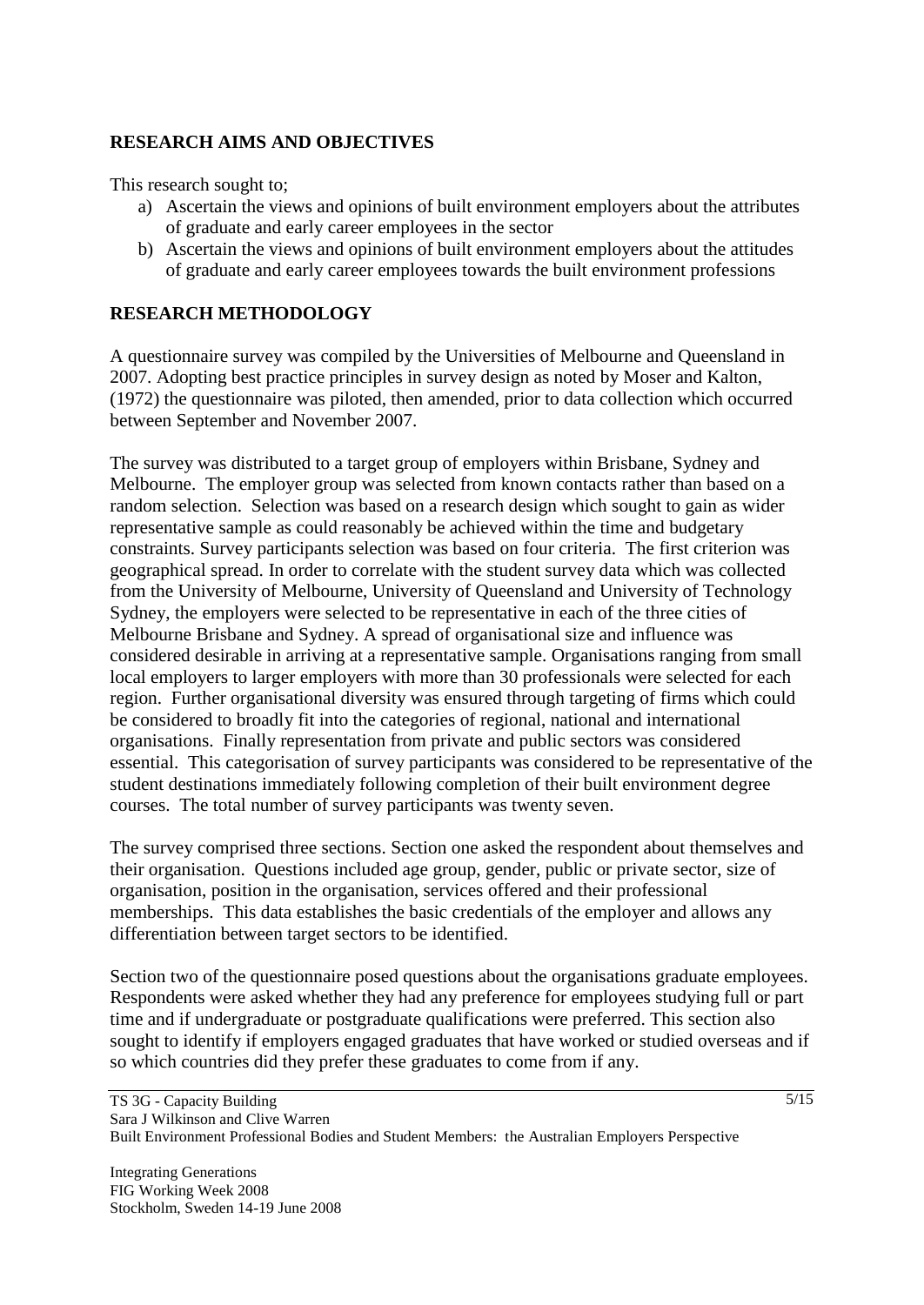The third section asked questions about the employer's preferences for graduate and professionally qualified employees. It identified the professional bodies which the employers require their employees to join and the methods used to encourage such memberships. A five point Likert scale was used to gain an understanding of what employers perceived to be their graduate employees motivations for joining a professional body. A similar Likert scale was used to ascertain what employers believed graduates should expect from a professional body. A final series of questions asked the participants whether they thought the current fee structures of the major built environment professional bodies were reasonable.

# **DATA ANALYSIS AND FINDINGS**

# **Employer background information.**

The research population were comprised of;

- **Employers surveyed were 76% private sector, 24% public sector**
- International organisations were 52% of the respondents with 26% being national and 22% regional organisations
- All respondents were senior managers or directors of the organisation
- All respondents were male
- Most, 92% of respondents worked in large organisations with greater than 31 employees. The remainder were in organisations employing between 11 to 30 people.

<span id="page-5-0"></span>The area within which the organisation practices or offers its services to the public was identified and most organisations offered several areas of expertise shown i[nFigure 4.](#page-5-0) The largest proportion of respondents operated in the property field, with 70%. The second largest group was Quantity Surveying at 26% followed by construction at 22%.

#### **Figure 4** Area of Professional Practice



The survey was targeted at the senior levels of the organisations and all respondents identified themselves as either senior managers or directors within the organisation. Professional qualifications were reported by the respondents with 11% AIQS membership, 52% API and 63% RICS membership – note that some respondents were members of more than one

TS 3G - Capacity Building Sara J Wilkinson and Clive Warren Built Environment Professional Bodies and Student Members: the Australian Employers Perspective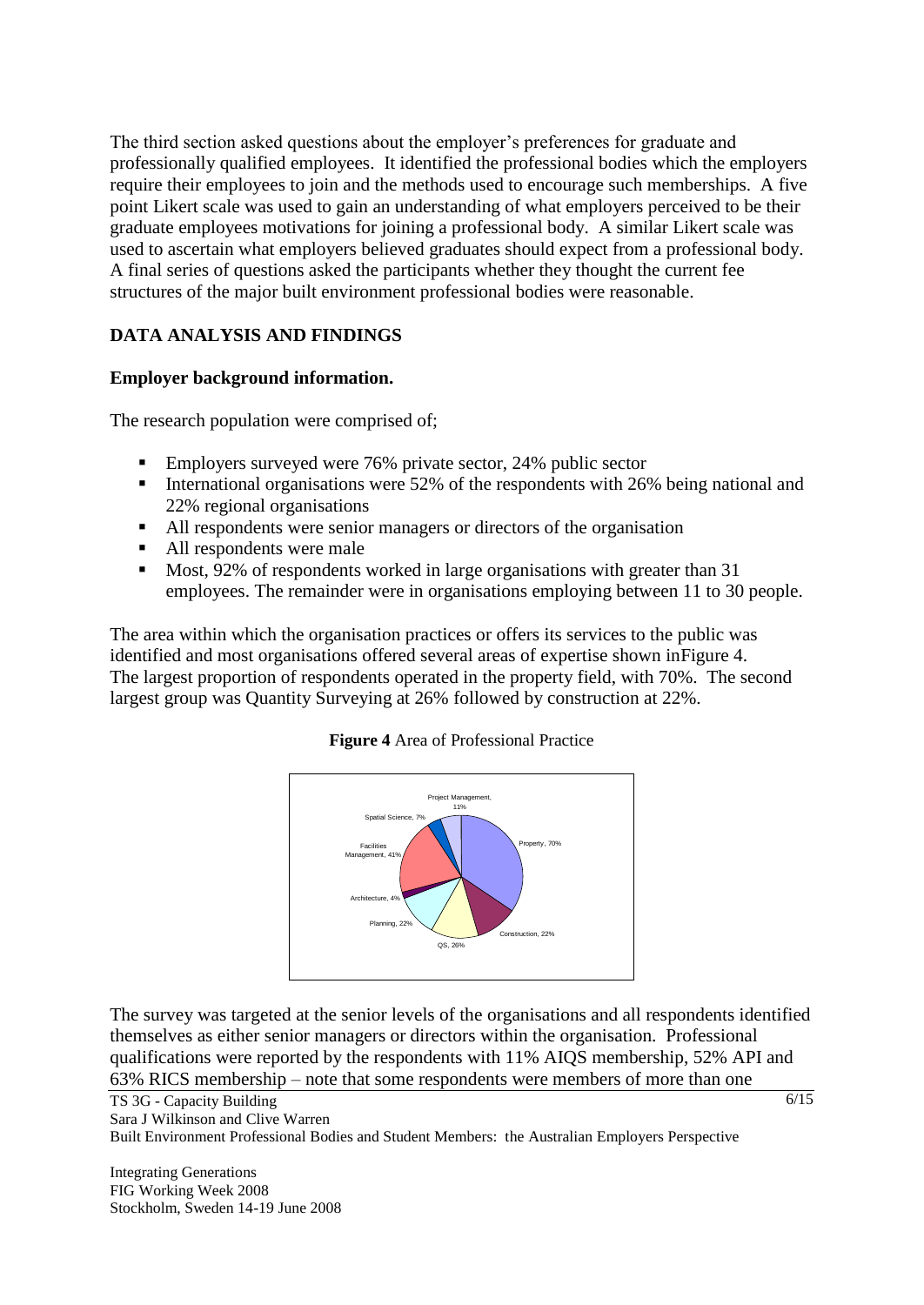professional body. Other professional qualifications identified included RAIA, FMA, MIAMA and MCiArb

# **Employers' preferences for graduate and student employees**

The employers reported that they had no clear preference for the mode of study for their employees. 10% identified fulltime study as the preferred mode of study for employees, 43% preferred part time study and 48% accepted employees studying either part or full time.

The degree which employees were studying did not have a very significant bearing on their employment, and respondents with one exception equally employ undergraduate and postgraduate degree holders. One respondent indicated a preference for postgraduate qualifications.

Employers were asked if they employed overseas graduates, and if so, whether they had a preferred country they recruited from. 78% employed oversees graduates, and of those 48% preferred UK graduates. 11% cited New Zealand as a preferred source, while Qatar and South Africa were also identified by individual respondents. The remaining respondents had no preferred country from which to recruit. The employers who did not employ overseas graduates largely attributed this to the fact that they had not received applications from overseas and had no bias one way or the other.

### **Graduate employee attributes**

The first two questions sought to identify if the employers considered academic and professional body qualifications as important. The results are shown in , where the respondents ranked their answers between very important, of some importance and of limited importance. 81% considered academic qualifications to be very important to their company, with 19% opting for 'some importance' and none felt academic qualifications were of limited importance. In contrast, the results for the ranking of professional qualifications show 63% held professional qualifications as very important, 22% found them to be of some importance and 15% ranked them as of limited importance. From these results academic qualifications are held in higher regard by employers than professional qualifications, however two thirds of employers think professional qualifications are very important.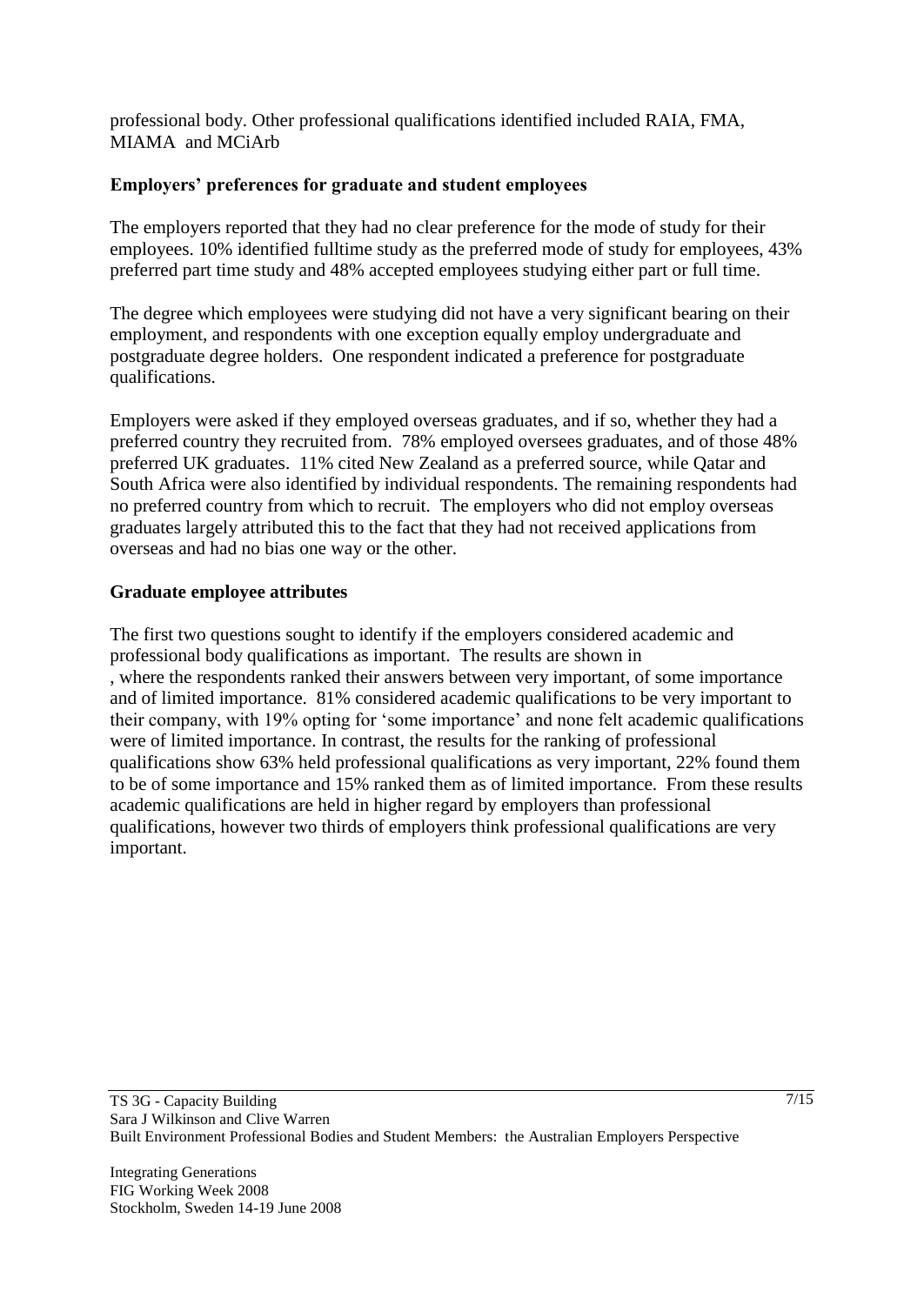

#### **Figure 5** Academic and Professional Qualifications

#### **Professional body memberships required of employees**

Respondents identified the professional organisations they require graduate employees to become members of. The questionnaire offered respondents the choice of the four major institutions in the Australian market along with the ability to nominate other institutions. The results in show 45% of respondents expected their graduate employees to join the API while 30% RICS membership, 15% AIQS membership and 7% FMA membership.





26% do not require any professional body membership. This distribution is to be expected given the background of the firms included in the survey but shows that a large minority do not require professional qualifications from employees. The 26% that did not require any professional body membership, included all of the 16% who stated professional qualifications were of limited importance. The remainder of the 26% were all drawn from those that ranked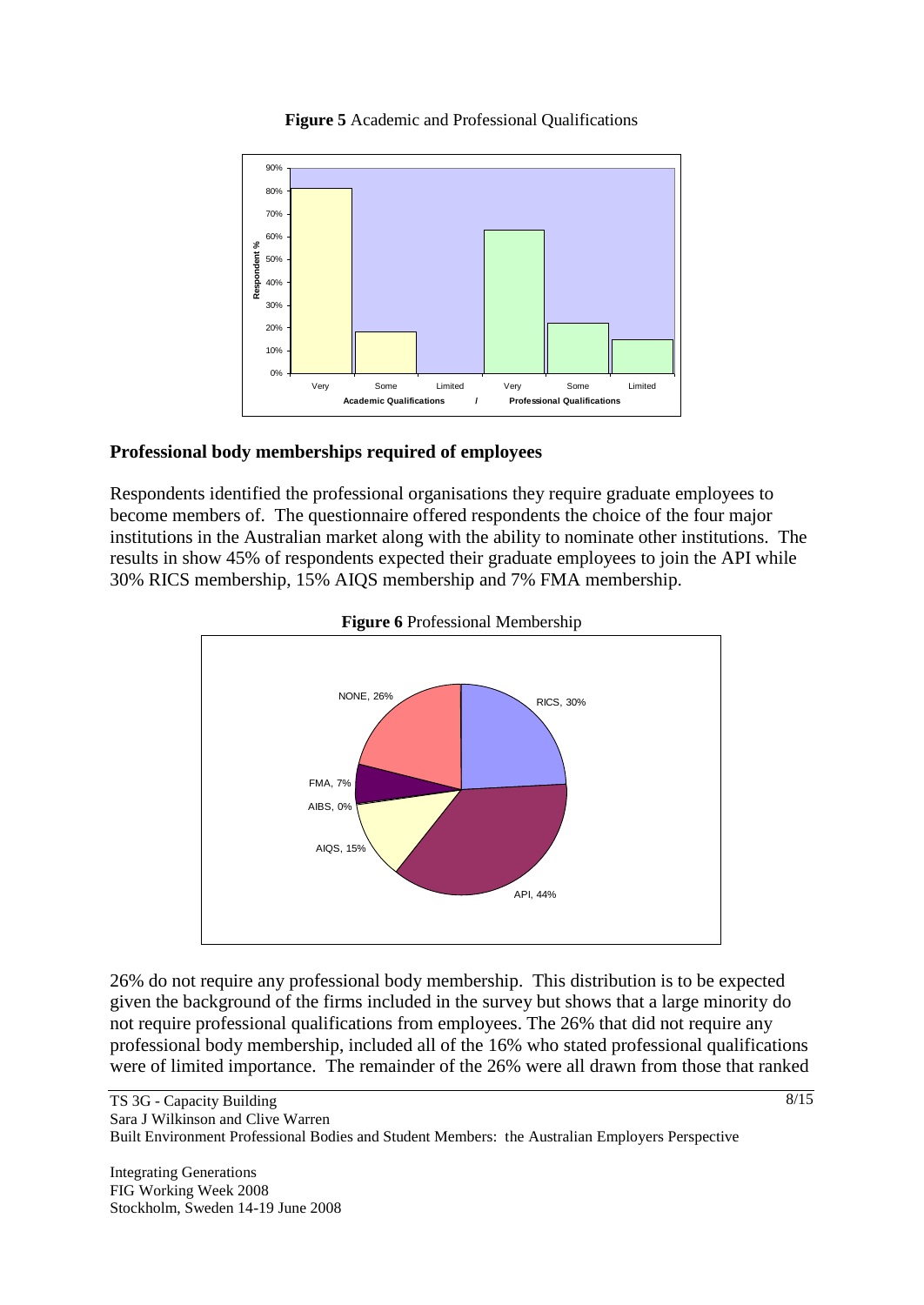professional bodies as only of some importance. Respondents were able to select multiple professional bodies and this was popular with a first preference for Australian professional body membership.

# **Encouraging Professional Membership**

Employers were asked how they encourage professional body membership. The question provided four tick box options which were at; interview, induction, annual review and in mentoring sessions. The results revealed that most used a mixture of methods but the most popular (at 52%), was at interview, followed by mentoring and review (both at 41%) and finally 7% at induction.

### **Reasons for joining a professional body**

Employers were asked to rank on a 5 point likert scale the different reasons why they felt graduate employees should join a professional body. Table 1 reveals the results. The most important reason is that employers feel that professional body membership is a benchmark of an employees professional knowledge and skills, followed closely by the ability to keep up to date with new practice and knowledge and thirdly to provide access to professional networks.

Employer's reasons for professional body membership favoured those aspects of professional membership that enhance skills and knowledge within employees. The mid ranked items related to areas of employability and career advancement while the lower ranked preferences related to pay and employee benefits. This finding reinforces a belief that professional body membership does not translate into increased remuneration, in the eyes of the employers.

| <b>Question Response</b>                               | <b>Mean Score</b> | <b>Rank</b>    |
|--------------------------------------------------------|-------------------|----------------|
| As a benchmark of professional knowledge and skills    | 4.00              |                |
| To keep up to date with new practice and knowledge     | 3.78              | $\overline{2}$ |
| To access to professional networks                     | 3.74              | 3              |
| Enhances career prospects                              | 3.44              |                |
| Increases employability in countries outside Australia | 3.59              | 5              |
| To access to continuing education                      | 3.41              | 6              |
| Increases job promotion opportunities                  | 3.41              | 6              |
| Increases employability in Australia                   | 3.33              | 8              |
| Improves salary                                        | 2.89              | 9              |
| Improves benefits provided by employers                | 2.41              | 10             |

**Table 1** Why employees should join a professional institution

Employers then ranked what they perceived to be their graduate employees expectations of professional body membership. The results in [Table 2](#page-9-0), show two items equally ranked; networking opportunities and structured training. This result reinforces the answers to the previous question where training of new employees was seen as the most important aspect of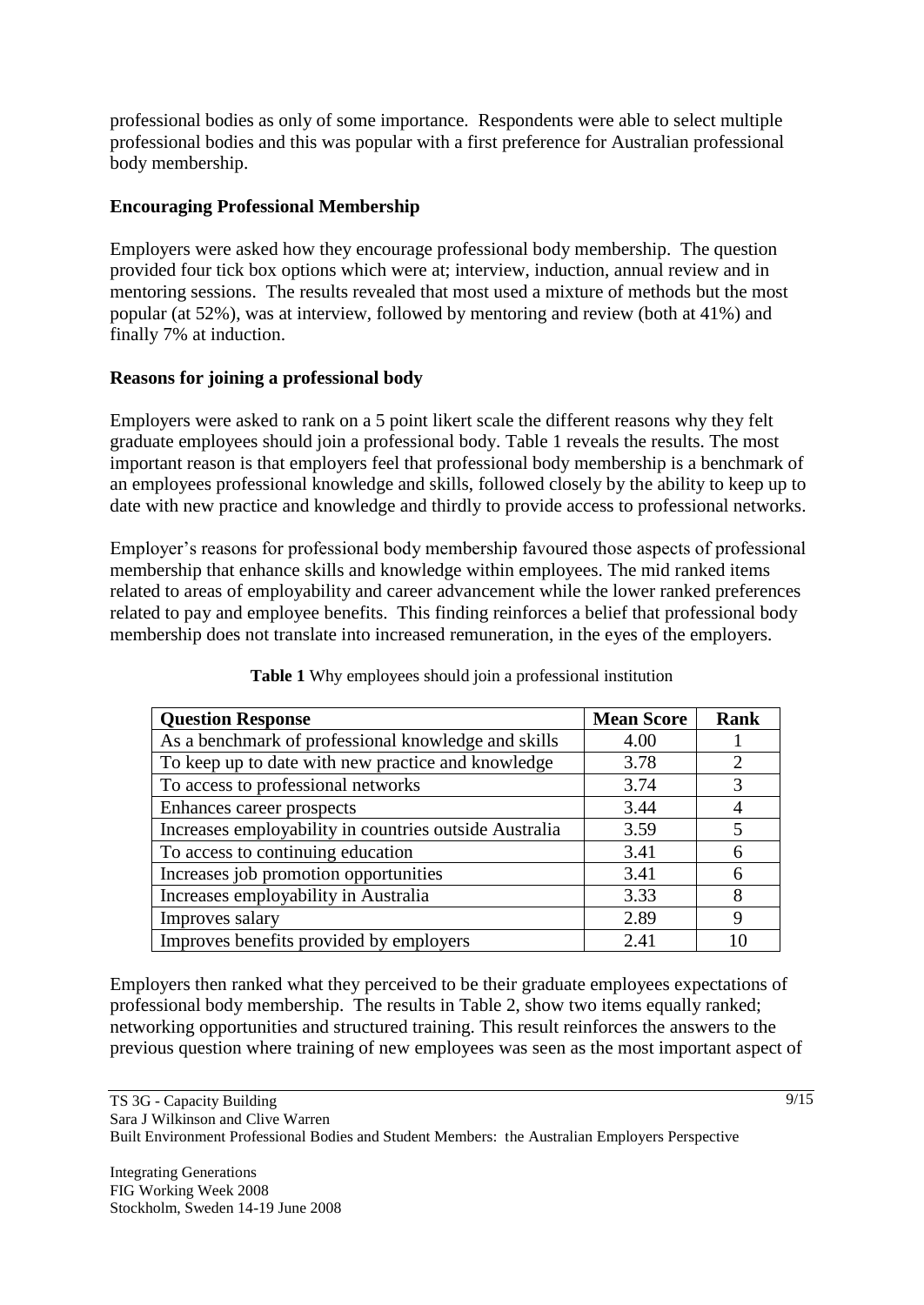their membership of a professional body. Last on the list was salary, employers do not link professional memberships with enhanced earning capacity.

<span id="page-9-0"></span>

| <b>Question Response</b>                          | Mean  | Rank |
|---------------------------------------------------|-------|------|
|                                                   | Score |      |
| Networking opportunities                          | 4.11  |      |
| Structured training                               | 4.11  |      |
| Access to `state of the art' knowledge and latest | 4.04  | 3    |
| developments                                      |       |      |
| Career development and mentoring                  | 3.81  |      |
| Enhanced salary from employer                     | 2.78  |      |

**Table 2** Employers perception of students expectations

# **Professional Membership and Fees**

The final part of the survey addressed issues relating to the payment of fees and the appropriateness of current fee structures of the leading professional institutions. Respondents were asked if they required graduate employees to become members of the professional bodies. Whilst 52% said that they did, 48% did not require membership and left the decision to the employee.

The payment of professional membership fees by employers has been an issue with suggestions that more students would join professional bodies if employers paid the fees. 81.8% of firms surveyed did pay employees professional fees, with 22.2% paying for a single membership. Though 63% of organisations will pay for multiple memberships, this finding is not, reflected in the membership base of the managers surveyed which showed 41% held joint memberships of two or more of the professional institutions within Australia.

The level of fees charged by professional institutions could be considered a barrier to young professionals joining professional institutions and employers were asked about fee levels. For example, the current fee charged by RICS for trainee membership, AUD166 per annum and a one off fee of AUD200 to sit the assessment of professional competence (APC) test, was reasonable. 72.7% felt that the fee level was 'about right'; while 13.6% of respondents felt the fee was too low. Employers did not consider the current fee levels unreasonable or a barrier to membership. Employers opinions of Australian professional bodies fees for student entry to the profession are shown in [Figure 7.](#page-10-0) The respondents have a similar opinion of AIQS and AIBS fees to those held about RICS fees. This is to be expected as the level fees for these two institutions are broadly similar to that of RICS.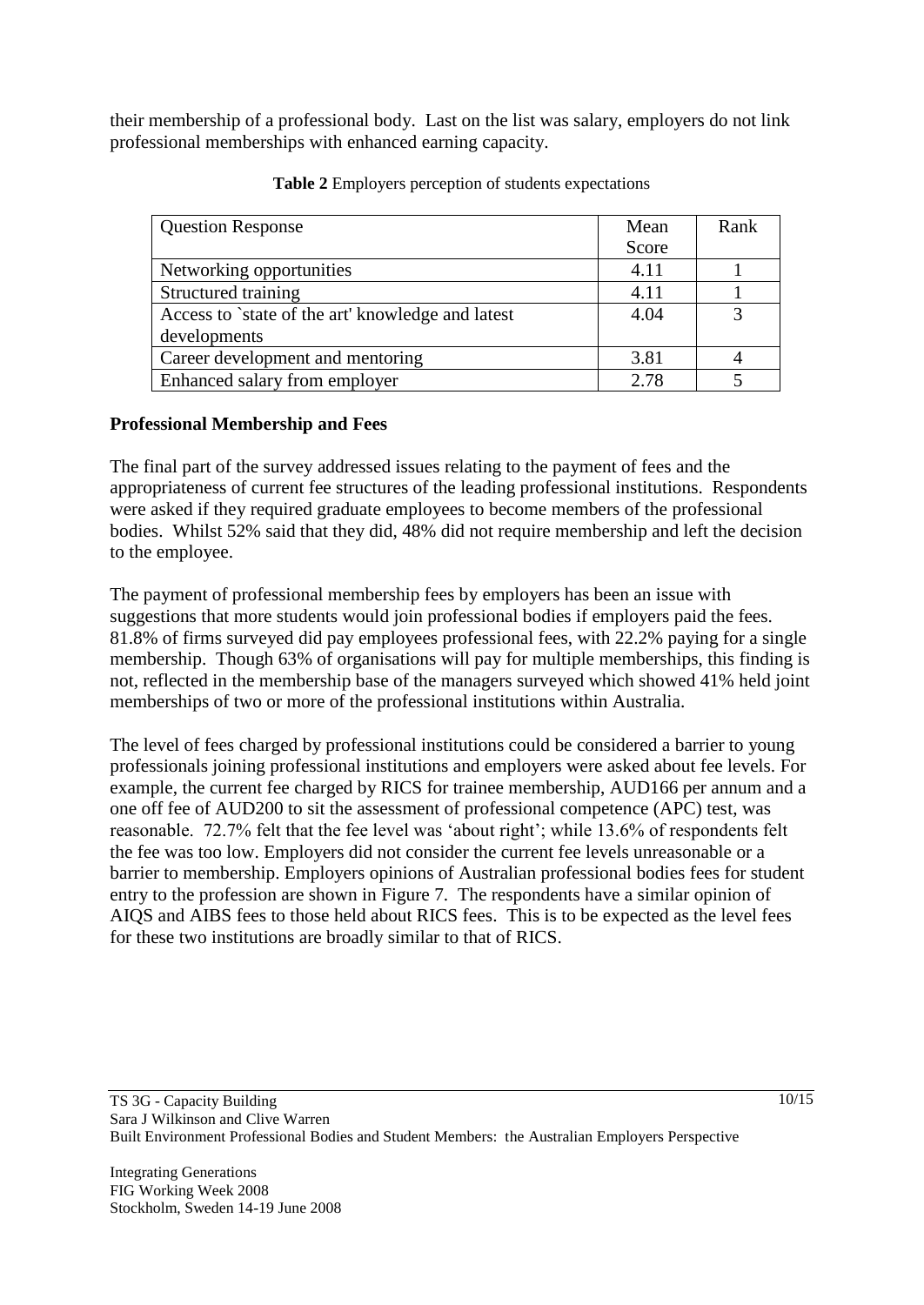<span id="page-10-0"></span>

The exception was the response to the API fee structure where 63% felt that the API (Victoria) fee scale of \$600 per annum plus a \$154 application fee for associate membership was too high. It is not possible from the data collected to determine at what level employers feel the fees are no longer 'about right' however it is evidently that the level would lie somewhere between the AIQS, AIBS, RICS and the API Victoria fee. It should be noted that API does levy different fee levels across the different Australian states and Victoria is one of the highest.

A follow up question was posed to employers seeking their opinion as to employee attitudes to the fee level if instead of self funding membership, their employer paid the fees. The results supports the expected result that, 81.9% of respondents felt that graduate employees attitude to the fee level would change or probably change if the employer paid the fees.

# **Timescales for membership of professional bodies**

There has been some discussion that training periods may be too long for graduate employees. Some professional institutions have considered altering their training structure to reduce the period required before becoming a full member of the institution. As an example, respondents were asked if they thought the current two year RICS APC and interview process was too difficult or too long. 85.7%, feel the current APC length is appropriate, however, 9. 5% felt the training period was too long.

# **CONCLUSIONS**

The survey provided a good insight into the attitudes of key property industry employers drawn from three major Australian cities and represented the private and public sectors. While the number of respondents was not large they represented many large national and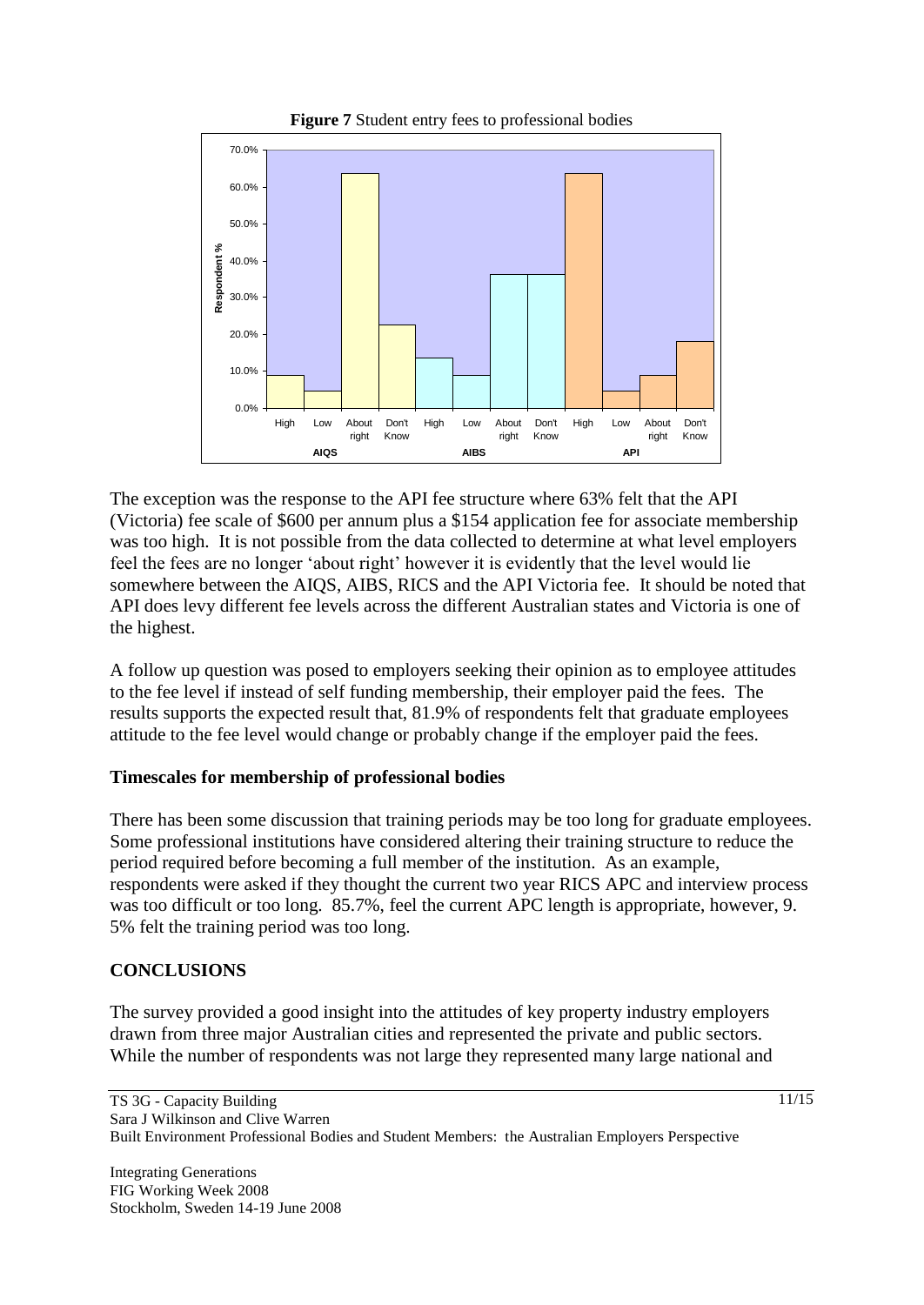international employers and are considered broadly representative of the property industry in Australia.

Employers did not have preference for undergraduate or postgraduate employees. This is important given the increasing number of non-cognate degree holders undertaking postgraduate study as a means of career conversion. There are opportunities for overseas trained professionals to find employment in Australia, particularly graduates from the UK and New Zealand. This is not surprising given the high vacancy level in the market and the similarity of the Austriaian, UK and NZ property markets. Employers believe that academic qualifications are very important and this finding reinforces the need for professional bodies to work closely with tertiary institutions to ensure access to the next generation of built environment professionals. The need for professional qualifications and membership of professional bodies is strongly supported by employers.

The finding that employers value professional qualifications is only partially reflected in a requirement of graduate employees to join a professional institution. Only 52% require membership of a professional body. There are a range of methods used by employers to encourage membership of professional bodies, the most frequently cited was at interview. Mentoring and annual review were also frequently used.

The employer's attitudes to why graduates should join a professional body revealed that issues relating to training and networking were the most important and that career advancement and salary were of least importance. 81.8% of employers pay for professional institution membership and 63% pay for more than one membership.

The survey targeted senior managers in leading national and international organizations both public and private sector. All respondents were male and over 35 years of age. 52% were API members, 11% AIQS members and 63% RICS members. Those with RICS membership all also held membership of either the API or AIQS depending on their field of practice.

# **Further study**

Clearly professional body membership is an issue which is affecting a number of professional bodies within the built environment and surveying. This research, along with the previous student study reveals the current situation facing Australia. One of the questions arising from the findings is what is the situation in other countries? What is the position in the developing nations? Does Europe face a different set of issues? The findings of the two Australian studies show the picture for construction and property disciplines within surveying but not other disciplines such as land surveying. This project is to be extended to incorporate the wider surveying disciplines across developing and developed countries and also three European countries and an African country to ascertain the situation there and to under take a comparative study.

Integrating Generations FIG Working Week 2008 Stockholm, Sweden 14-19 June 2008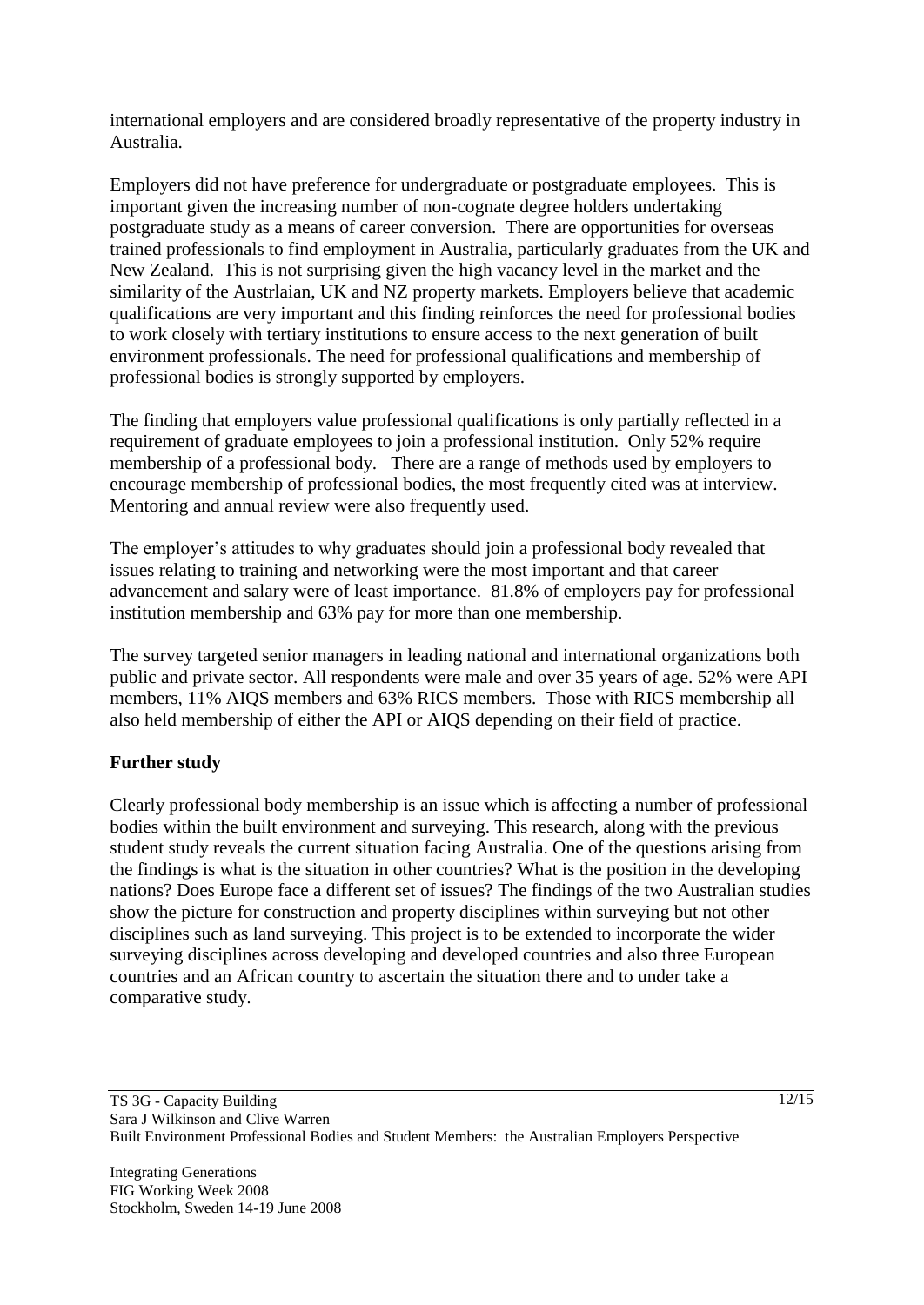# **REFERENCES**

DEST 2006 Award Course Completions 2006. Available at http://www.dest.gov.au/NR/rdonlyres/D204A8AB-39DD-46E0-A93A-B24CE3CD00C8/19631/AwardCourseCompletions2006.xls#'Table 6'!A1 Accessed 15 January 2008

Elliot, P & Warren, CMJ 2005, 'The valuation profession in Australia: Profile, analysis and future directions', *Australian Property Journal*, vol. 38, no. 5, pp. 362-7

Fedoryshyn and Hintz, 2000. "Where are all the accounting students?", New Accountant, Vol. 16 No.1, pp.27-32.

Moser, K.and Kalton, 1971 Survey Methods in Social Investigation. Dartmouth Publishing Ltd

OECD 2006 Education at a Glance, Indicators 2006,

Property Victoria, 2007. A tall poppy wallflower. P48 Vol 22. No. 3. November 2007.

Property Victoria, 2007. The young ones. P44 Vol 22. No. 3. November 2007.

QTAC 2008 Course Cut-Offs For the January 2008 Offer Round [http://www.qtac.edu.au/Courses/January\\_Cut\\_Offs.htm](http://www.qtac.edu.au/Courses/January_Cut_Offs.htm) Accessed 12 January 2008

The Age, *Students snub teaching.* [http://www.theage.com.au/news/education-news/students](http://www.theage.com.au/news/education-news/students-snub-teaching/2008/01/14/1200159362690.html)[snub-teaching/2008/01/14/1200159362690.html.](http://www.theage.com.au/news/education-news/students-snub-teaching/2008/01/14/1200159362690.html) Accessed 15<sup>th</sup> January 2008.

Warren, CMJ. & Wilkinson, S. 2008. The relevance of Professional Institutions to student and early career practitioners in the property and construction industries in Australia. CIB W89 Building Education and Research International Conference 2008 (BEAR 2008) 10th - 15th February, Sri Lanka.

Wilkinson, S & Warren, CMJ. 2007. Employer Perceptions of Built Environment Professional Bodies in Australia. A report to RICS Oceania Board. August 2007

Wilkinson, S & Zillante, G. 2006. The future direction of the Australian Building Surveying profession. Shaping the Change. XXIII FIG Congress Munich, Germany, October 8-13, 2006

Zillante, 2007. The Future of Building Surveying in Australia. AIBS Transitions International Conference Adelaide Australia.  $4^{\text{th}}$  -7<sup>th</sup> March 2007.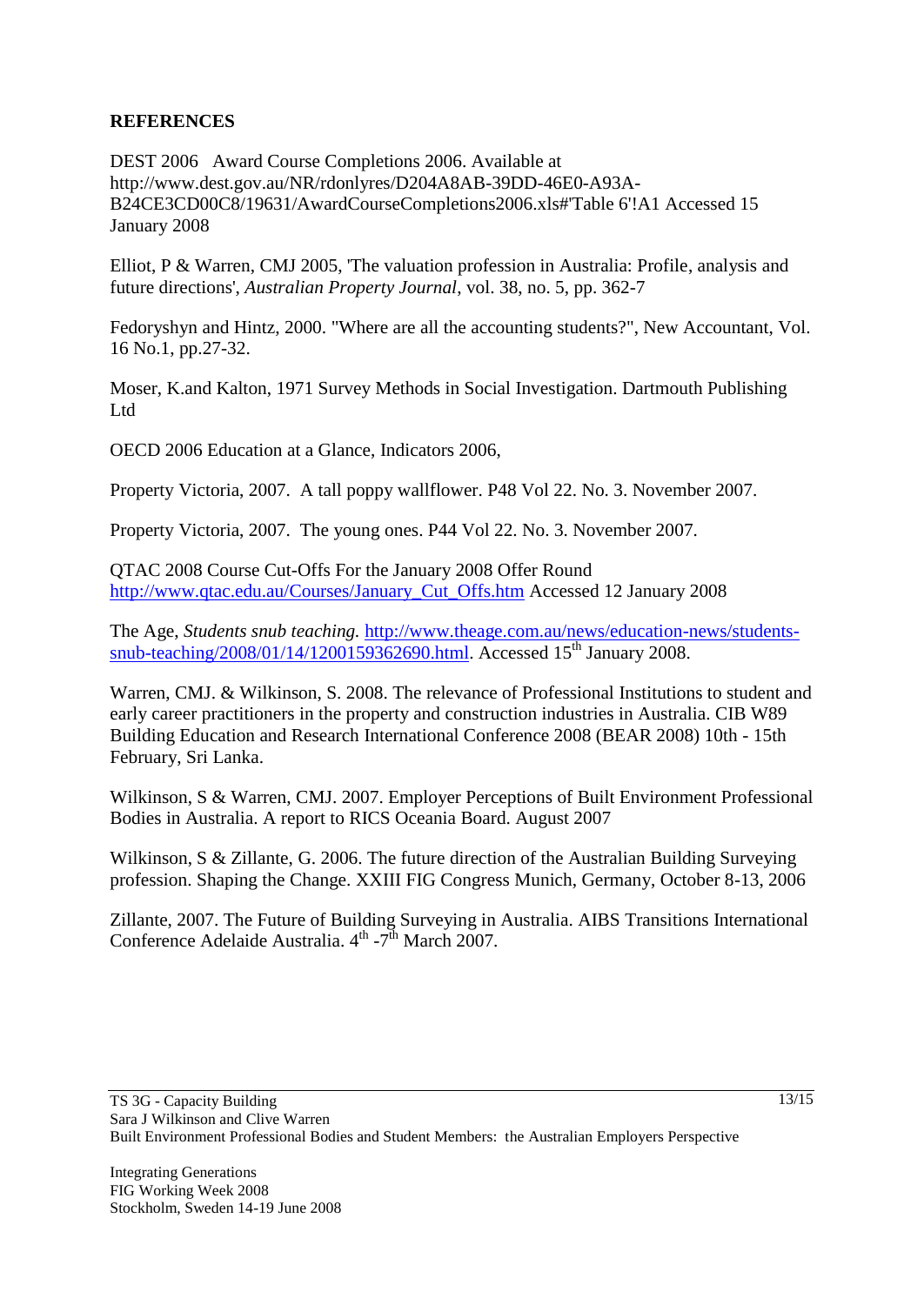# **BIOGRAPHICAL NOTES**

### **Sara J Wilkinson**

Sara joined the University of Melbourne in January 2005 from Sheffield Hallam University in the UK. She is a Chartered Building Surveyor and a Fellow of the Royal Institution of Chartered Surveyors (RICS). Sara completed an MPhil at the University of Salford in 1995 examining conceptual understanding of green buildings within the UK construction industry and in 2002 she was awarded an MA in Social Science Research Methods. She has published over 80 conference and journal papers and has written books on sustainability, construction and property development. Her research interests include environmental issues and sustainability in the built environment. Sara is a member of the editorial boards of Structural Survey journal and the International Journal of Housing Markets and Analysis. She is Vice Chair Commission 10 Construction Management Construction Economics of FIG (International Federation of Surveyors). She is currently completing a PhD in modeling adaptive reuse potential in existing buildings at Deakin University.

# **Dr Clive Warren**

Clive has over twenty years experience in the property industry working in a number of geographical locations and in a range of professional areas. He began his property career as a valuer in London before moving to Cornwall to work as a valuer and corporate real estate manager within both the private and public sectors of the UK.

In 1990 Clive migrated with his family to Brisbane where he became portfolio manager of the Commonwealth's commercial property estate. He also completed a Masters Degree in Project Management at QUT and began lecturing in real estate and asset management at both QUT and University of Queensland. In 1996 he joined the Reserve Bank of Australia, managing the Banks Queensland facilities.

In 2001 Clive left the Reserve Bank to undertake research in facilities management and to become head of the University of New South Wales Masters programme in Real Estate and Facilities Management as well as lecturing in the construction management undergraduate programme in areas of development management and ethics. In 2004 he moved to the University of Queensland to run the property economics and project management courses offered at both undergraduate and masters levels. He has a PhD in property service procurement.

Clive is a Fellow of the RICS and represents the Oceania region on the FM Faculty Board. He is a Fellow of the Australian Institute of Project Managers and is also an associate of the Australian Property Institute. .